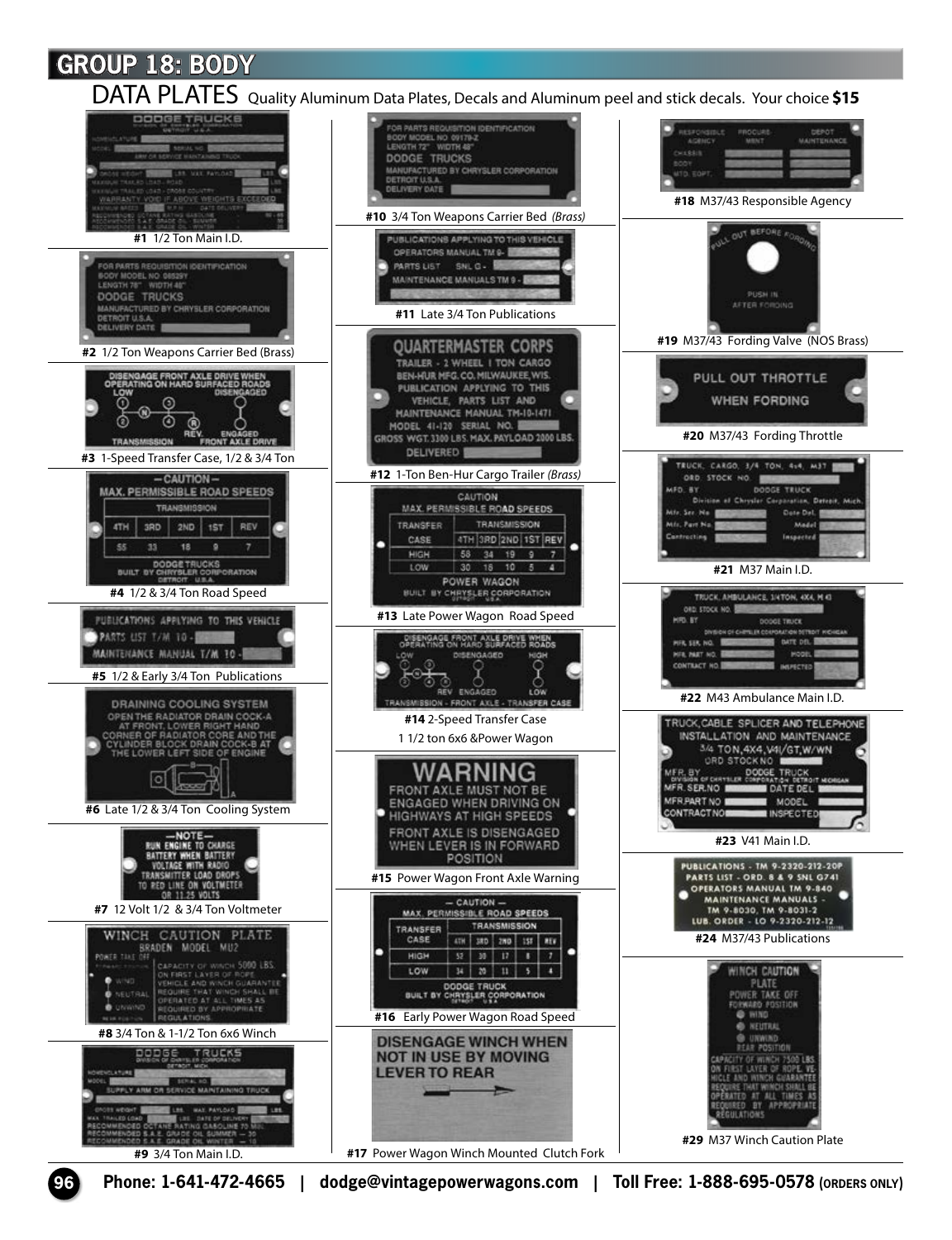

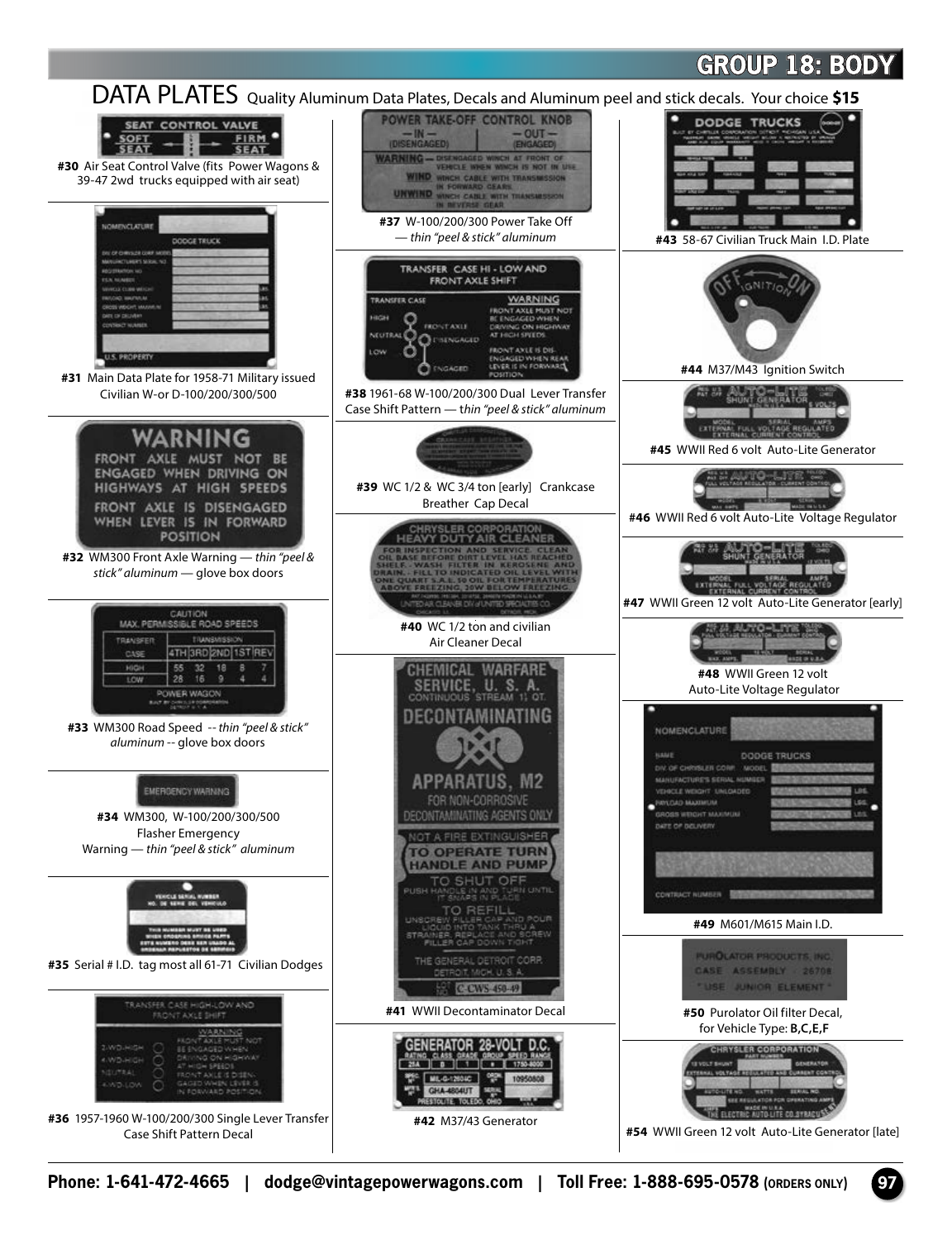DATA PLATES Quality Aluminum Data Plates, Decals and Aluminum peel and stick decals. Your choice **\$15**



**98 Phone: 1-641-472-4665 | dodge@vintagepowerwagons.com | Toll Free: 1-888-695-0578 (ORDERS ONLY)**